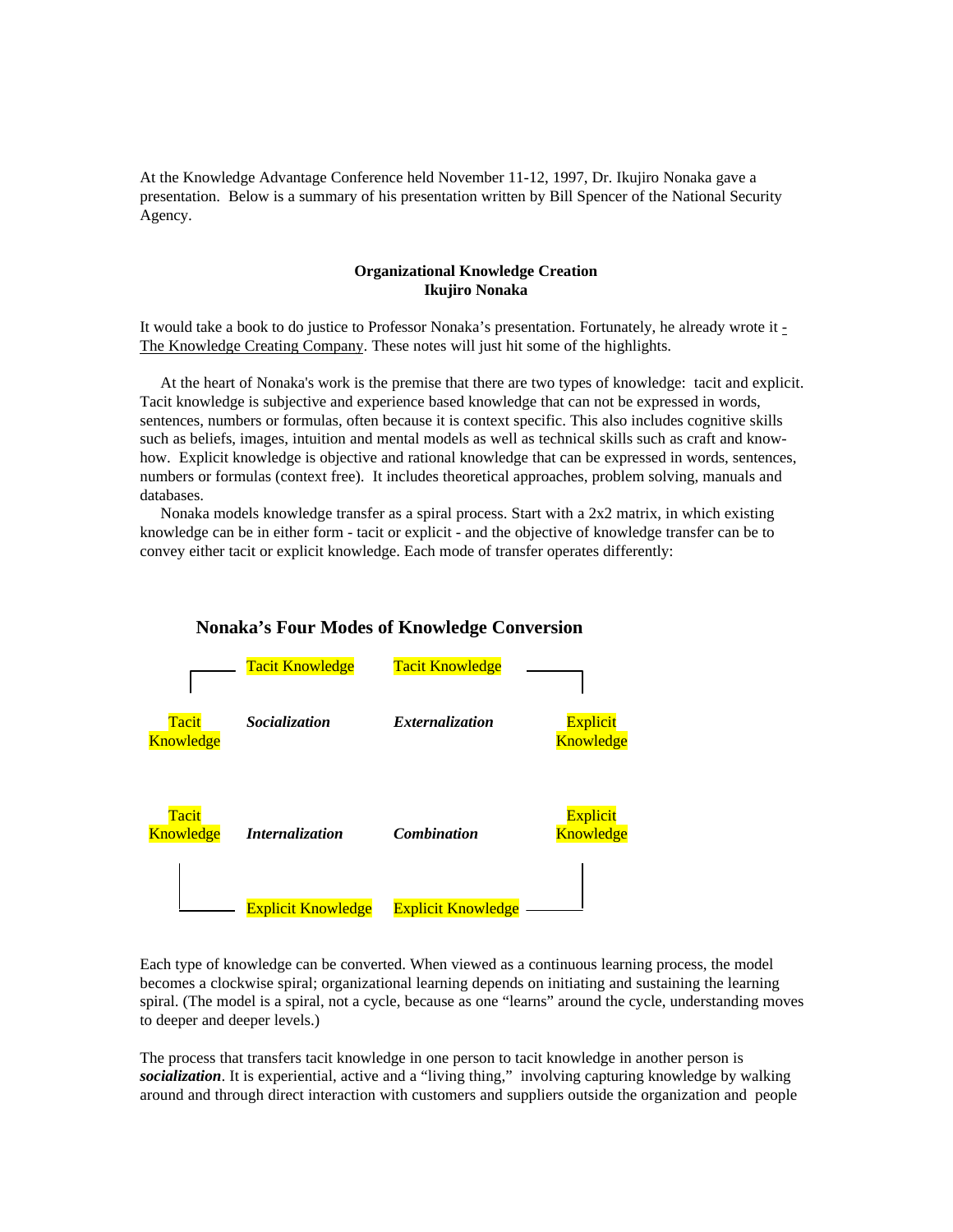inside the organization. This depends on having shared experience, and results in acquired skills and common mental models. Socialization is primarily a process between individuals.

The process for making tacit knowledge explicit is *externalization*. One case is the *articulation* of one's own tacit knowledge - ideas or images in words, metaphors, analogies. A second case is *eliciting and translating* the tacit knowledge of others - customer, experts for example - into a readily understandable form, e.g., explicit knowledge. Dialogue is an important means for both. During such face-to-face communication people share beliefs and learn how to better articulate their thinking, though instantaneous feedback and the simultaneous exchange of ideas. Externalization is a process among individuals within a group.

Once knowledge is explicit, it can be transferred as explicit knowledge through a process Nonaka calls *combination*. This is the area where information technology is most helpful, because explicit knowledge can be conveyed in documents, email, data bases, as well as through meetings and briefings. The key steps collecting relevant internal and external knowledge, dissemination, and editing/processing to make it more usable. Combination allows knowledge transfer among groups across organizations.

*Internalization* is the process of understanding and absorbing explicit knowledge in to tacit knowledge held by the individual. Knowledge in the tacit form is actionable by the owner. Internalization is largely experiential, in order to actualize concepts and methods, either through the actual doing or through simulations. The internalization process transfers organization and group explicit knowledge to the individual.

So, where does the Knowledge Spiral take place? Under what conditions? What is the shared mental space, the place for knowledge creation? Nonaka told us this was his current area of interest, and shared some of his thoughts.

It can be

Physical - office Virtual - email, teleconferencing Mental - shared experiences, ideas, beliefs Relationship - people sharing common goals

Different kinds of spaces are conducive to the activities in each of the four knowledge transitions

Within a company, there are five enablers for knowledge creation:

vision strategy structure system staff

1. A knowledge *vision* is a working premise for knowledge. Examples are:

3M Innovation: Thou shalt not kill a new idea.

Walt Disney: Continuous progress via creativity, dreams and imagination. No cynicism allowed. Sharp: Opt electronics. Don't imitate, make a product to be imitated.

2. *Strategy* conceptualizes what knowledge to develop. Nonaka gave two contrasting aspects of strategy. A *product strategy* leads to "product identification", with fixed and separate resource perception leading to inefficient new product development. Product strategy leads to a management strategy based on physical assets. Organizations deploy product portfolios; the organization is structured as a strategic